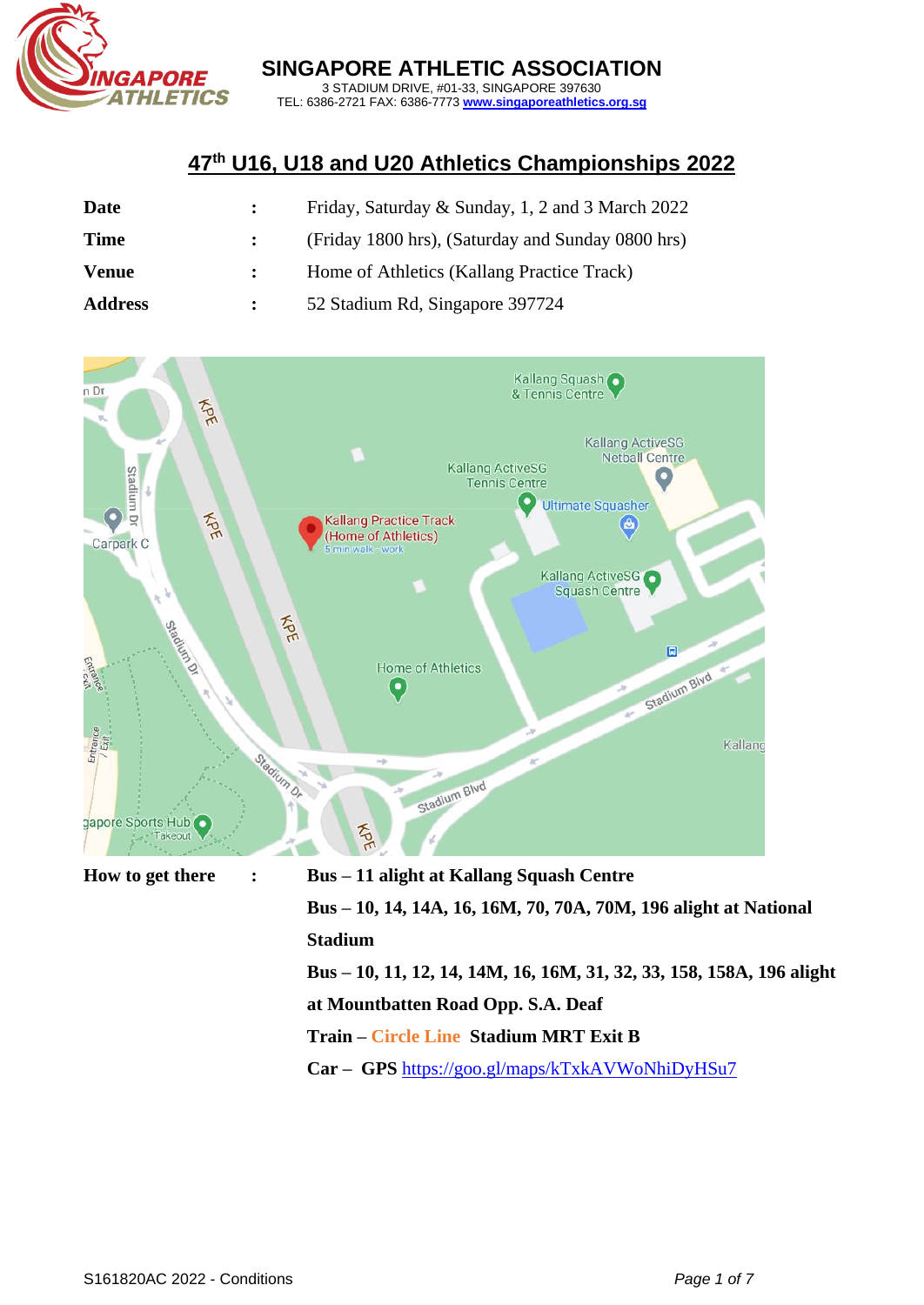

**SINGAPORE ATHLETIC ASSOCIATION** 3 STADIUM DRIVE, #01-33, SINGAPORE 397630

TEL: 6386-2721 FAX: 6386-7773 **[www.singaporeathletics.org.sg](http://www.singaporeathletics.org.sg/)**

#### **Safe Management Measures for stadiums:**

- 1. Venue capacity of 500 pax per zone at any one time
- 2. The athlete only allows entering based on their event reporting time
- 3. The athlete will need to leave the venue immediately upon completion of their event
- 4. Operating hours from 7 am to 9.30 pm
- 5. Temperature screening and access with SafeEntry. No entry to those with a temperature of 38 degrees and above
- 6. Toilets are open for use, exit immediately after use. Do not talk to the athlete at Call room. Users to observe safe distancing measures
- 7. If there is more than one group sharing a space, the groups must not interact and must always
- 8. maintain a distance of 2m apart
- 9. No socialization, handshake, fist bump, hugging and patting of the body before and after activities

| <b>Category</b> | U16:  | 13, 14 and 15 years old as of 31 Dec 2022 |
|-----------------|-------|-------------------------------------------|
|                 | 1118: | 16, & 17 years old as of 31 Dec 2022      |
|                 | U20:  | 18, 19 years old as of 31 Dec 2022        |

\*Registration for Full Member and Associate Member only

| <b>Participating events:</b>             |                | Please refer to Appendix A  |  |  |  |  |
|------------------------------------------|----------------|-----------------------------|--|--|--|--|
| <b>Competition schedule:</b>             |                | Please refer to Appendix B  |  |  |  |  |
| <b>Entry Fees</b>                        | $\ddot{\cdot}$ | S\$12.00 (Full Member)      |  |  |  |  |
|                                          |                | S\$15.00 (Associate Member) |  |  |  |  |
| (Before 5 working day of the event date) |                |                             |  |  |  |  |
| <b>Late Entry Fees</b>                   | $\mathbb{R}^2$ | S\$24.00 (Full Member)      |  |  |  |  |
|                                          |                | S\$30.00 (Associate Member) |  |  |  |  |
| <b>Bib Replacement</b>                   | $\ddot{\cdot}$ | <b>S\$5.00 per set</b>      |  |  |  |  |

| <b>Eligibility</b> | All Singaporeans, permanent residents and visa holders residing in |  |  |
|--------------------|--------------------------------------------------------------------|--|--|
| <b>Singapore</b>   |                                                                    |  |  |

# **Closing date: Tuesday, 22 Mar 2022**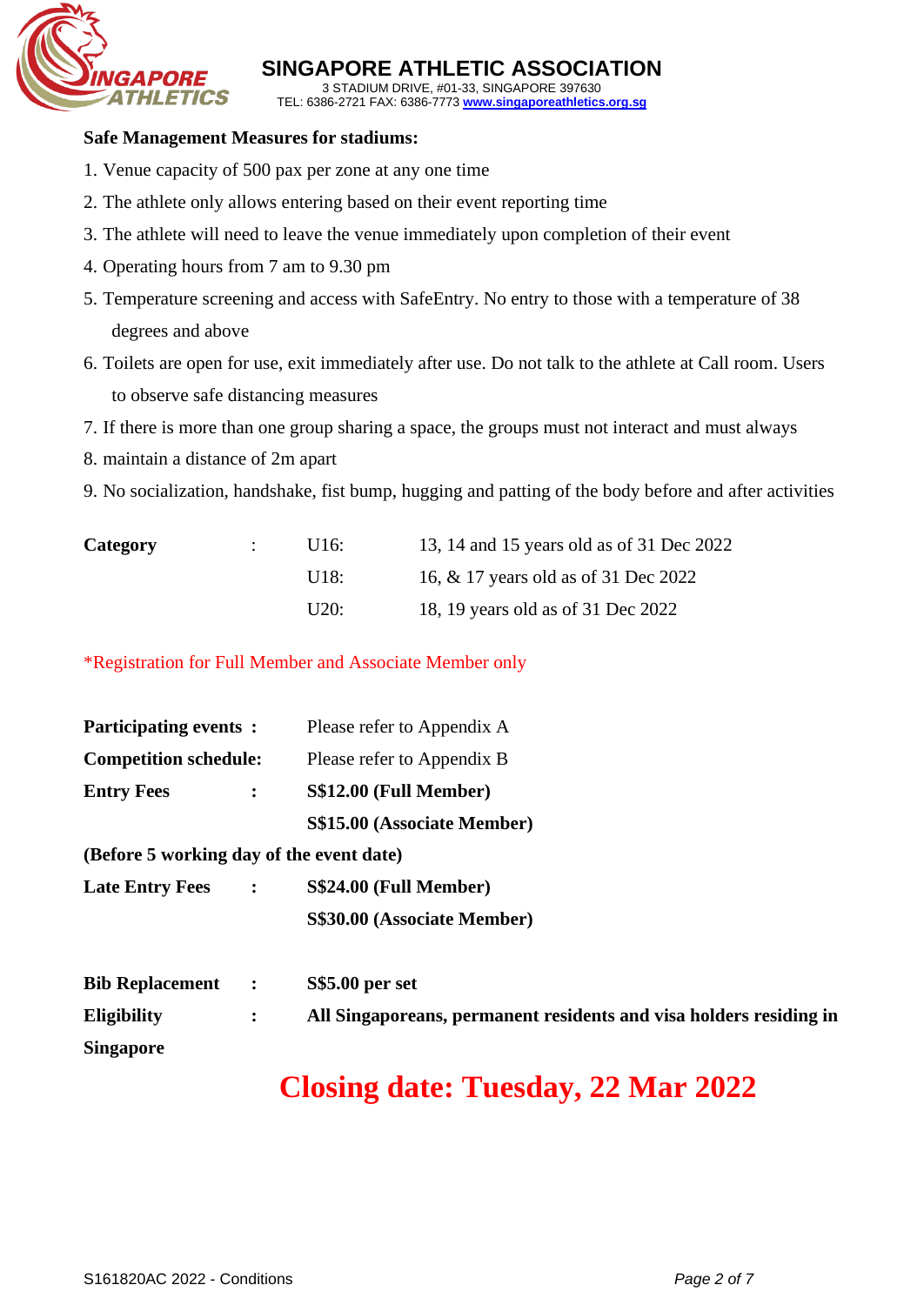

**SINGAPORE ATHLETIC ASSOCIATION** 3 STADIUM DRIVE, #01-33, SINGAPORE 397630 TEL: 6386-2721 FAX: 6386-7773 **[www.singaporeathletics.org.sg](http://www.singaporeathletics.org.sg/)**

#### **HOW TO REGISTER**

Submission of entries can be done by**:** 

1. **Online**:



- 2. Click the link above and upload your entry form for submission
- 3. All proper entries must reach us BEFORE the stipulated closing date
- 4. All late entries WILL NOT be entertained
- 5. Strictly NO changing of category and event once the final start list is published
- 6. SA will send an acknowledgement via email upon receiving of entries. Hence, please ensure that a valid email address is submitted in your entry form
- 7. Kindly inform SA immediately if you do not receive any confirmation within 3 WORKING DAYS of your submission of entries.
- 8. Only EXCEL (.XLS) file format entry form will be accepted
- 9. Improper entry form data will not be accepted
- 10. Entry data only allow 1 event per athlete per row
- 11. Personal best and season best filled for seeding purpose
- 12. For a foreign athlete or team's participation, will need to produce a sanction letter from your country athletics member federation and send it to [events@athletics.sg](mailto:events@athletics.sg)
- 13. There will be no refund of entry fees for any withdrawal/ no-show/ poor weather condition after the closing date
- 14. SA reserved the rights to the final decision on all matters about the event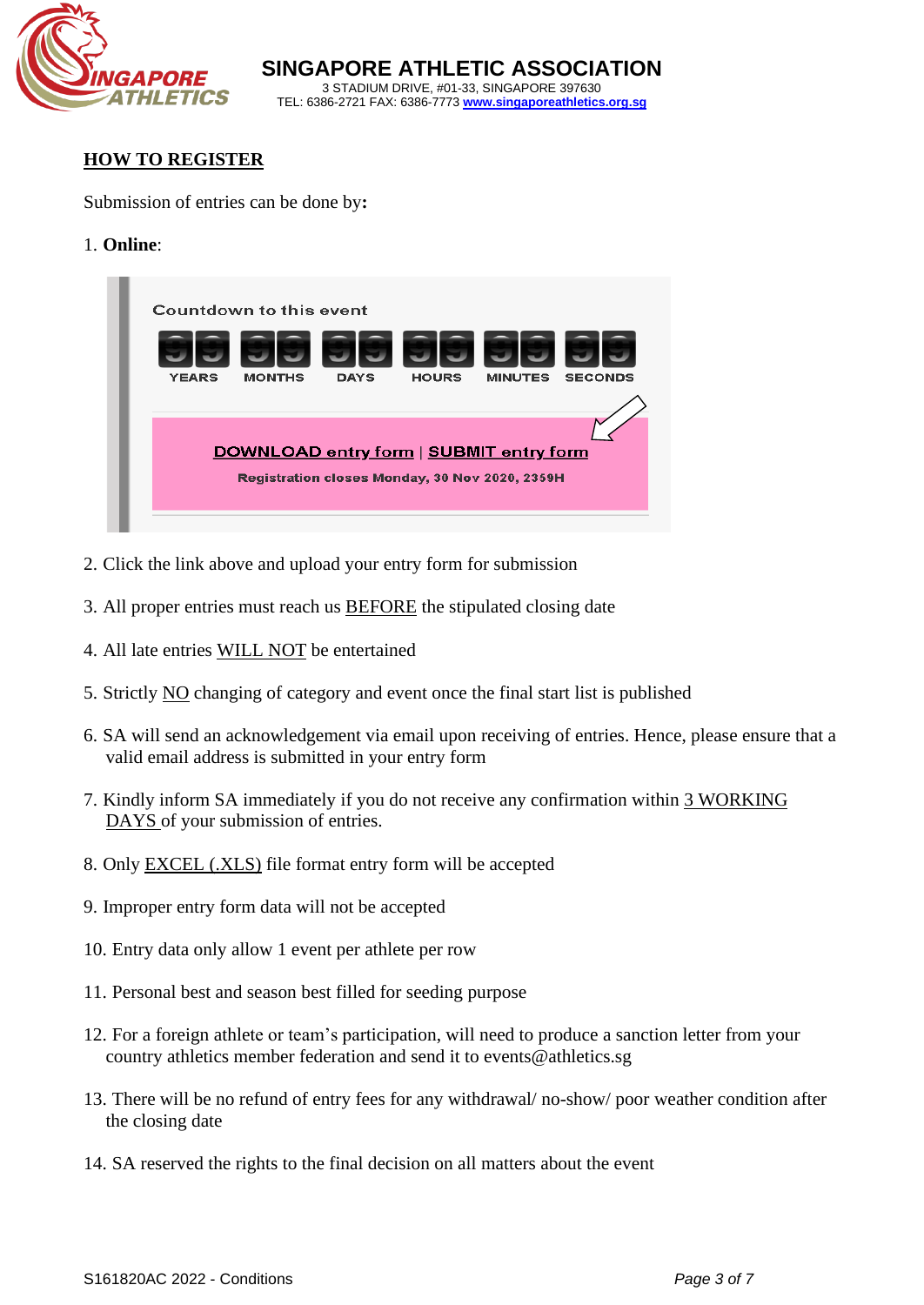

- 15. SA reserved the rights to invite athletes out of qualifying mark to fill up the number of participants for the event less than 3
- 16. If the event is postponed, re-registration will be required for the new event date

### **PAYMENT**

• **For athletes from Full Member & Associate Member** – SA will invoice your respective affiliate and associate club for payment. Do not make a payment transfer to SA for your entry

#### **CONDITIONS**

- 1. Event with less than three (3) entries received at the closing date will be cancelled
- 2. The athlete must indicate his/her season & personal best performance in the entry form
- 3. The athlete is allowed to represent only 1 team for the event/events he/she participates in
- 4. Start list timing is to be used as a guide only, athletes and team managers are responsible to check the reporting timing of their event and report to the call room accordingly
- 5. Due to Covid19 Safe measurement practice, the schedule will be adjusted after registration closed to facilitate 500 pax capacity in the HOA stadium
- 6. The start list can be downloaded from [http://www.singaporeathletics.org.sg/.](http://www.singaporeathletics.org.sg/) Results can be viewed online.
- 7. Please collect the number tags from the SAA Administration Counter at the competition venue at least 90 mins before the session

#### 8. **PROTEST AND APPEAL**

- Protest concerning the results or conduct of the event shall be made **30 MINS** within the official announcement/published of the result
- Protest can be made orally to the referee by an athlete or team manager of the team
- Appeal concerning the results or conduct of the event shall be made **30 MINS** within the official announcement/published of the result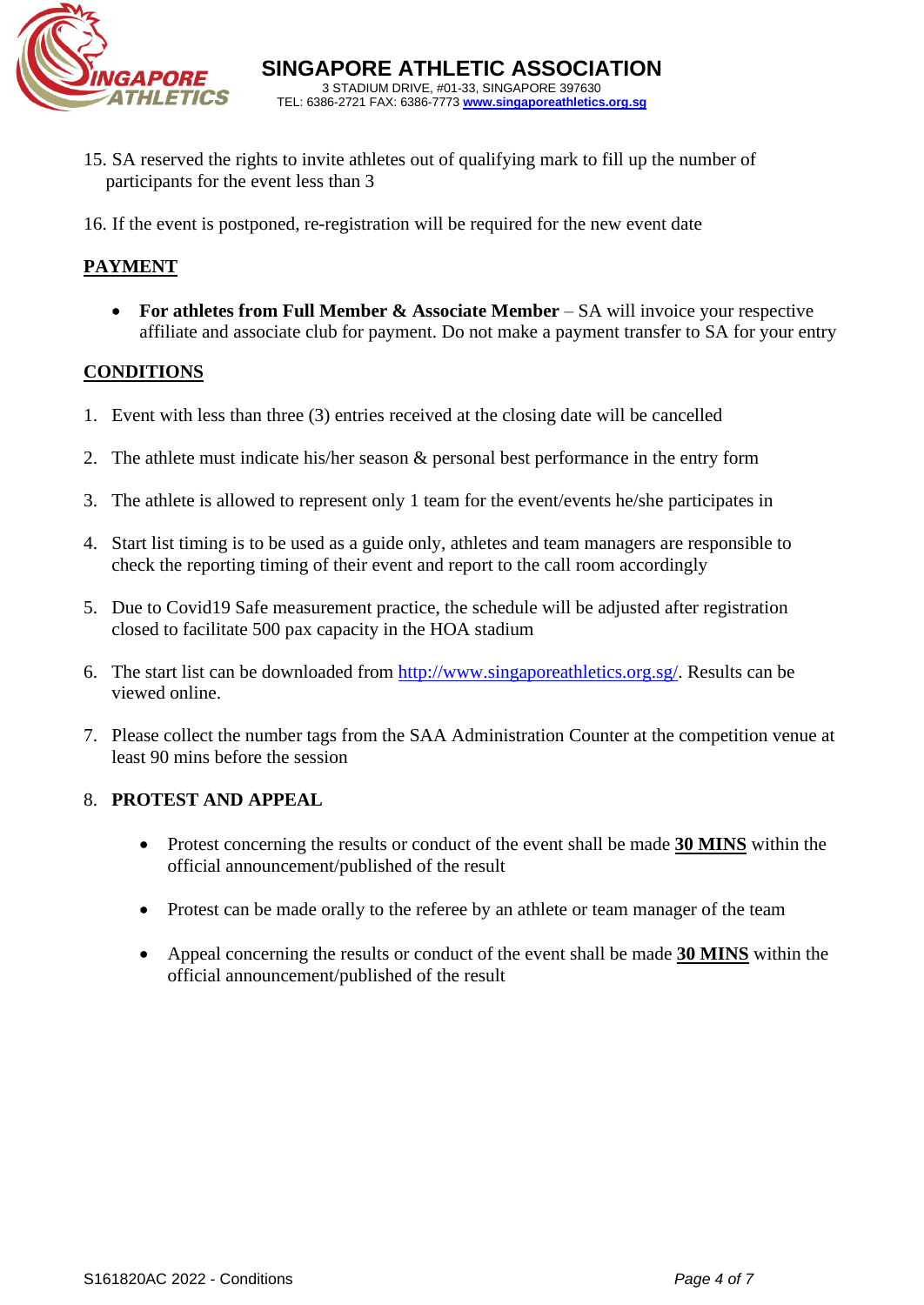

• An appeal shall be in writing, signed by the athlete and the team manager or in charge accompanied by a deposit of **\$150.00SGD** or equivalent, which will be forfeited if an appeal is not successful. If the appeal is upheld the deposit will be returned in full



#### 9. **VENUE ACCESS**

• Coaches and team managers are allowed to access

#### 10. **TRACK EVENTS**

- All athletes shall report to the Call Room 1 Judges **30 MINS** before the Start of each event
- Should the athlete feel uncomfortable after warming up, he/she should inform Call Room Judge immediately to withdraw from the event
- The athlete **will not** be allowed to compete if he/ she reports to the Starter directly without first reporting to the Call Room Judge
- The athlete can choose to use a personal starting block if they do not want to use the starting block provided, they will need to submit it to the Technical Manager 1 hour before the event and collect it back after the event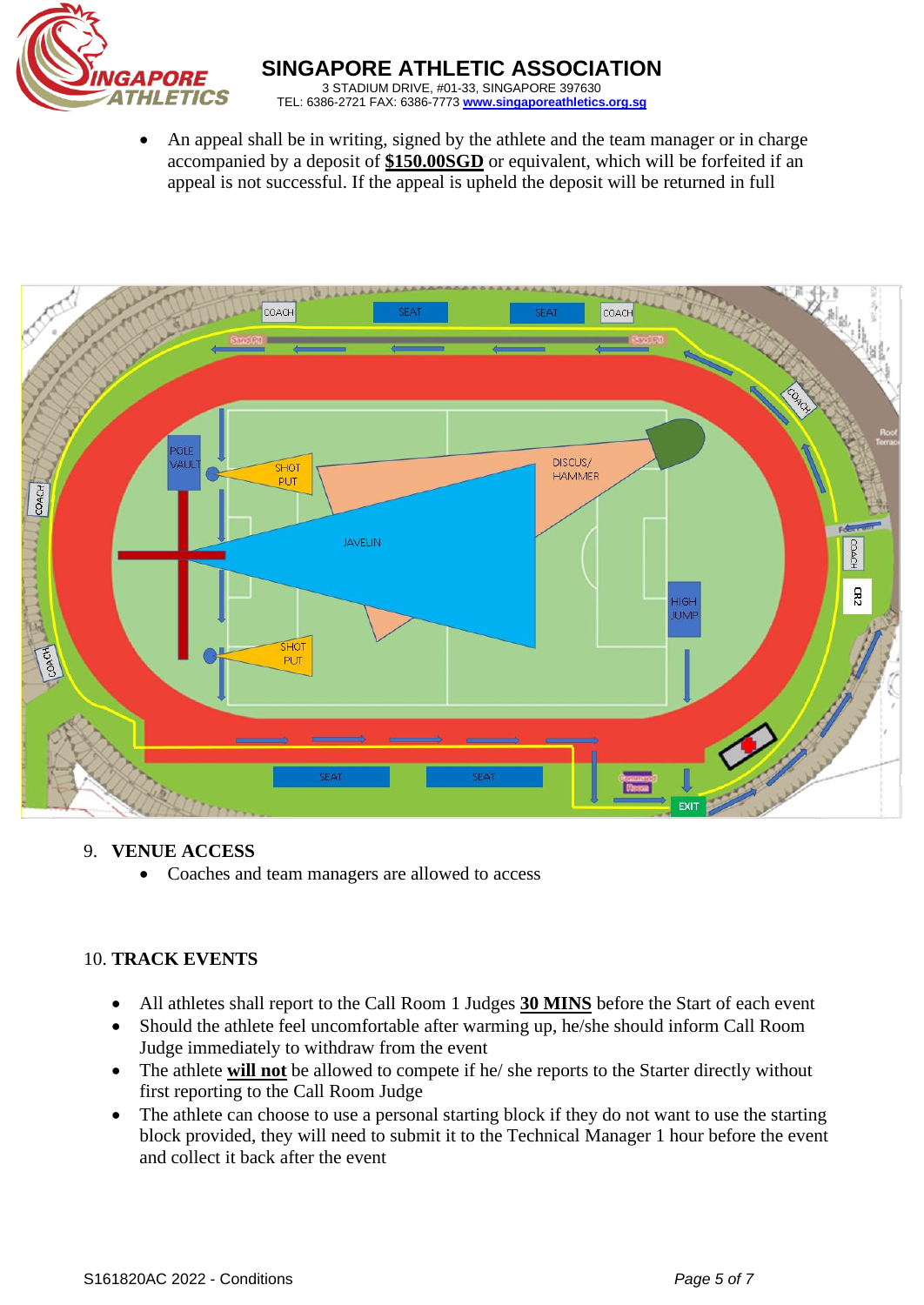

#### 11. **FIELD EVENTS**

- **Horizontal Jumps** and **Throws** competitors shall report to the Field Judges **45 MINS** before the Start of each event
- Personal throw implement must submit to Technical Manager for inspection 1 hour before the event start
- **Pole Vault** competitors shall report to the Field Judges **85 MINS** before the Start of each event
- **High Jump** competitors shall report to the Field Judges **55 MINS** before the Start of each event

#### **12. SHOES**

- The ruling applies to all events across all age groups, the practical difficulties in checking shoes at many events make it probable that detailed checks will only be carried out where Technical Officials or event organizers have doubts about the compliance of the footwear of an athlete, or where such reasonable doubts are brought to their attention.
- Primary responsibility for conformity lies with the athlete. Spot checks may be carried out.
- The list of currently approved shoes can be found at: [https://www.worldathletics.org/download/download?filename=e2b37940-5923-484d-8436](https://www.worldathletics.org/download/download?filename=e2b37940-5923-484d-8436-a1bc297c4d0d.pdf&urlslug=World%20Athletics%20Shoe%20Compliance%20List%20(as%20at%208%20October%202021)) [a1bc297c4d0d.pdf&urlslug=World%20Athletics%20Shoe%20Compliance%20List%20\(as%](https://www.worldathletics.org/download/download?filename=e2b37940-5923-484d-8436-a1bc297c4d0d.pdf&urlslug=World%20Athletics%20Shoe%20Compliance%20List%20(as%20at%208%20October%202021)) [20at%208%20October%202021\)](https://www.worldathletics.org/download/download?filename=e2b37940-5923-484d-8436-a1bc297c4d0d.pdf&urlslug=World%20Athletics%20Shoe%20Compliance%20List%20(as%20at%208%20October%202021))
- The Referee and Technical Officials on duty at the event will be responsible for applying the rule. This may be through observation, spot checking, checking through a Call Room or by protest from other competitors.
- At events where a Call Room is being operated then all checks will be conducted in the Call Room. At other events, the Referee and other Technical Officials will take the responsibility to conduct checks, largely determined by observation and protests lodged by other competitors.
- The first check will be to see if the model in question is included on the WA lists of compliant and non-compliant shoes. If that does not resolve the check then it will be necessary to examine the shoe and measure the thickness of the sole.
- The table below shows the thickness of sole currently allowed across the complete range of athletics events.
- To ensure that the most up to date guidance and rulings are followed then check the WA website at: [https://www.worldathletics.org/download/download?filename=8728ad5a-61ee-](https://www.worldathletics.org/download/download?filename=8728ad5a-61ee-4b04-9156-af26378d17e2.pdf&urlslug=C2.1%20-%20Technical%20Rules%20(amended%20on%2031%20January%202020))[4b04-9156-af26378d17e2.pdf&urlslug=C2.1%20-](https://www.worldathletics.org/download/download?filename=8728ad5a-61ee-4b04-9156-af26378d17e2.pdf&urlslug=C2.1%20-%20Technical%20Rules%20(amended%20on%2031%20January%202020)) [%20Technical%20Rules%20\(amended%20on%2031%20January%202020\)](https://www.worldathletics.org/download/download?filename=8728ad5a-61ee-4b04-9156-af26378d17e2.pdf&urlslug=C2.1%20-%20Technical%20Rules%20(amended%20on%2031%20January%202020))
- Ensure self-checking of shoe guidelines, should there be protest after the competition and found valid infringement, disqualification will be given.